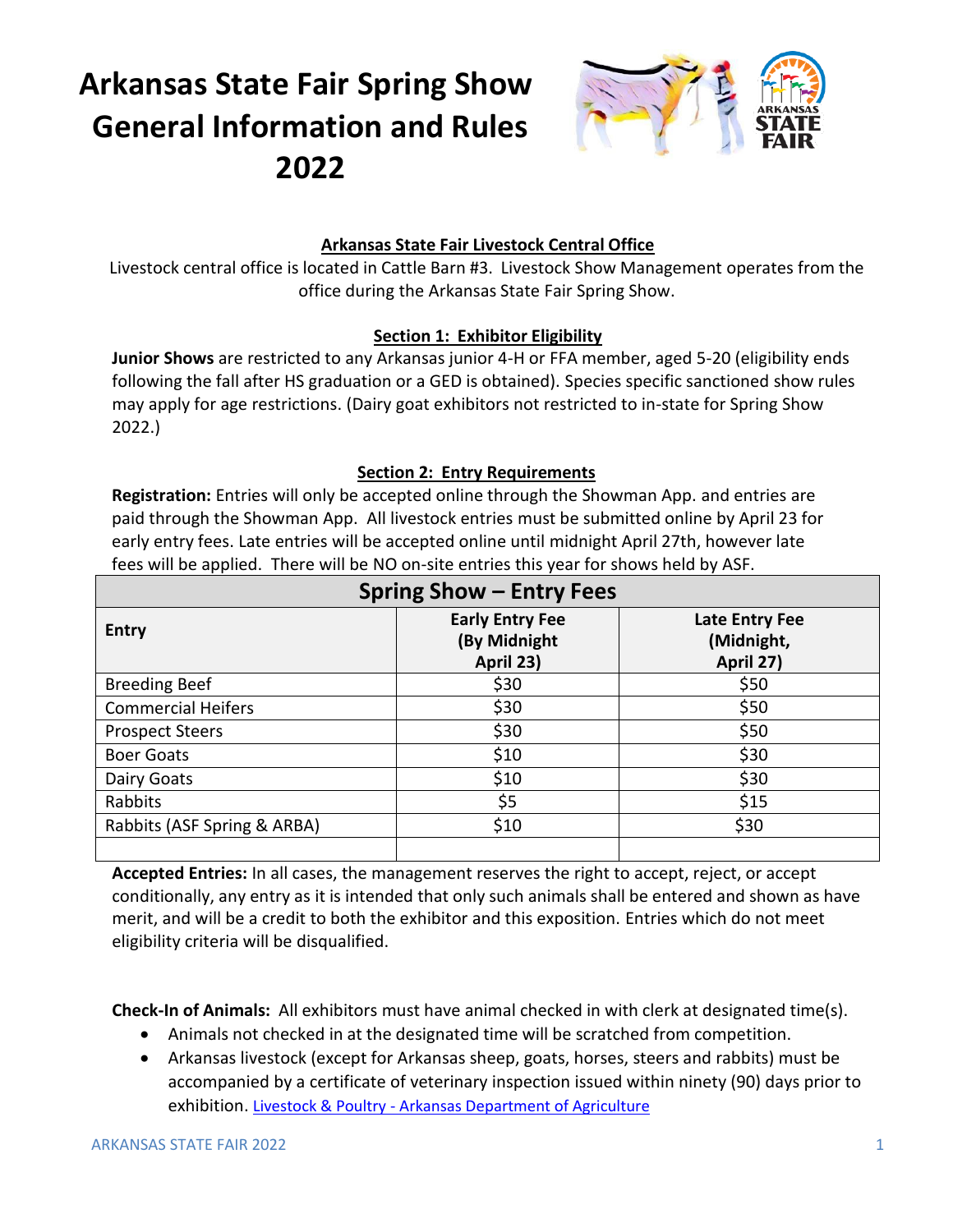- Original registration papers are required at check-in unless division rules specifically state otherwise. If an animal was either purchased or born during the current calendar year, and the exhibitor does not have the original registration paper, one of the following two forms will be accepted:
	- o Bill of Sale that includes specific animal identification and date of sale.
	- $\circ$  Proof of registration (online registration from breed association, or submission of registration transfer) Failure to follow any check in requirement will result in ineligibility to compete.

**Animal Inspections:** As a condition for participation in the show, every exhibitor must agree to submit any animal entered by exhibitor to inspection by a veterinarian appointed by the show management, and agrees to have such animal submitted to any tests as may be designated and requested by show management.

**Premiums:** Premiums will be paid on a percentage basis. Checks will be mailed to exhibitors at the address submitted through Showman App. (Please be sure to provide, both, the physical and mailing address). There is no limit to the number of entries an exhibitor may enter in any given class, but NO exhibitor is permitted to receive premiums for more than two places in any one class.

## **Section 3: Beef Cattle Show**

The Arkansas State Fair will host a junior beef cattle show on Saturday, April 30.

As of April 5, 2022, The AJCA will not be hosting a show in conjunction with the ASF Spring Show due to a scheduling conflict. Also, the Arkansas State Fair Spring Cattle show will not be sanctioned by the AJCA due to the ASF steer show being shown by breed classifications. However, the ASF Cattle show is a Beyond the Ring sanctioned junior cattle show.

The ASF Spring Show will be a premium show and exhibitors will be allowed to fit. Breeding bulls will compete for the top 5 overall. Commercial Heifers will show as English, American or Exotic. Commercial heifers will compete for top 5 and Breeding heifers will compete for the top 5. Steers will be classified as listed below and will compete for an overall top 5.

## **2022 STEER CLASSIFICATION STANDARDS**

DIVISION 1001— ANGUS Live Animal Entry Requirements will be as follows: 1. Must physically exhibit breed characteristics of a purebred Angus. 2. Solid black. No white in front of navel, above the flank, or on leg, foot or tail. 3. Polled. No scurs or horns. No visible scaring from the removal of scurs or horns will be allowed. 4. Typical beef type confirmation. (No visible dairy influence) 6. No hump or floppy ears; clean underline and no visible sheath (No visible Brahman influence).

DIVISION 1002 – AMERICAN Live Animal Entry Requirements will be as follows 1. Must exhibit predominate characteristics of Brahman, Simbrah, Santa Gertrudis, Beefmaster, & Brangus 2. Can be of any color or color pattern. 3. Progression of importance to include BOS indicus-influenced head, eye, and ear (of moderate length, slightly pointed, dropping, and opening down and forward) 3. Crest or evidence of hump.

DIVISION 1003— CHAROLAIS Live animal entry requirements will be as follows: 1. Must physically exhibit breed characteristics of a half blood or purebred Charolais 2. White, yellow, gray, or silver in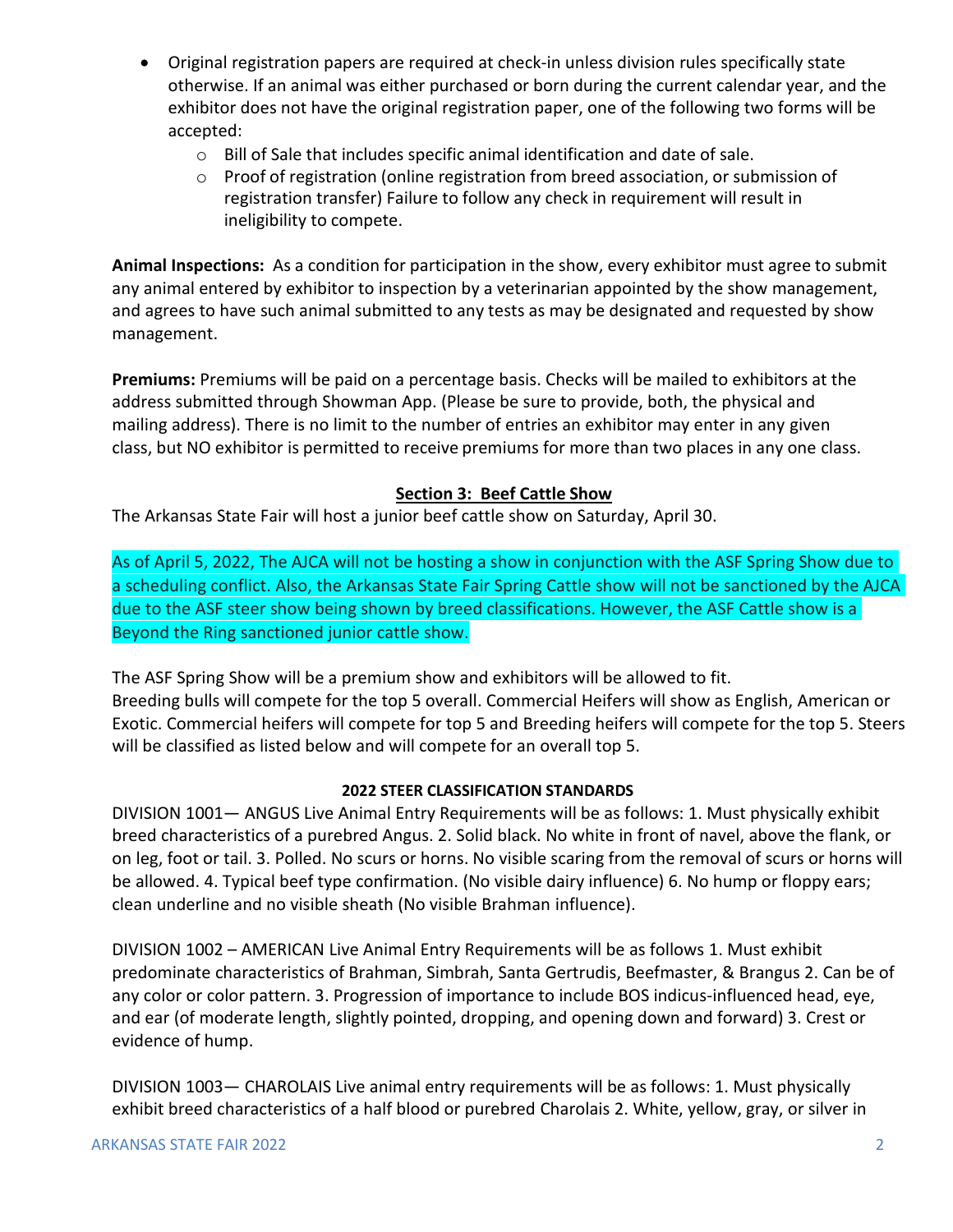color. No black, red, dark smuts, excessive painting or spotting. 2. Typical beef type confirmation (No visible dairy influence) 3. No hump or floppy ears; clean underline and no visible sheath (No visible Brahman influence).

DIVISION 1004 — CHIANINA Live animal entry requirements will be as follows: 1. Range in color from white to steel gray to black. 2. Black pigmented skin. 3. Typical beef type confirmation (No visible dairy influence) 3. No hump or floppy ears; clean underline and no visible sheath (No visible Brahman influence).

DIVISION 1005 — HEREFORD Live Animal Entry Requirements will be as follows: 1. Must physically exhibit breed characteristics of a purebred Hereford. 3. Red body with white face, white underline, and white marked legs. 4. Traditional feather on crest. 5. Typical beef type confirmation. (No visible dairy influence) 6. No hump or floppy ears; clean underline and no visible sheath (No visible Brahman influence).

DIVISION 1006 — MAINE-ANJOU Live Animal Entry Requirements will be as follows: 1. Range in color from red, black, red and white, and black and white. No brindle, roan or diluted color pattern. 2. Typical beef type confirmation with heavy skeletal structure. (No visible dairy influence) 3. No hump or floppy ears; clean underline and no visible sheath (No visible Brahman influence).

DIVISION 1007 — SHORTHORN Live Animal Entry Requirements will be as follows: 1. Must display Shorthorn color and characteristics. 2. Red, white, red and white roan. 2. Typical beef type confirmation. (No visible dairy influence) 3. No hump or floppy ears; clean underline and no visible sheath (No visible Brahman influence).

DIVISION 1008 — CROSSBRED Any steer that does not satisfy the requirements of one of the above breeds will only have the option to be in the crossbred division.

DIVISION 1009 – SLICK**-**SHEAR Steers' hair must be shorn/clipped to no more than 1/4″ length on any location of the body excluding the ears and excluding the tail switch (any hair on the tail not sheared and left on the tail above the tail switch shall not be more than 6″ above the end of the cartilage of the tail).

Note – These Divisions will carry through to 2022 Arkansas State Fair (additional Divisions may be added if numbers deem it necessary).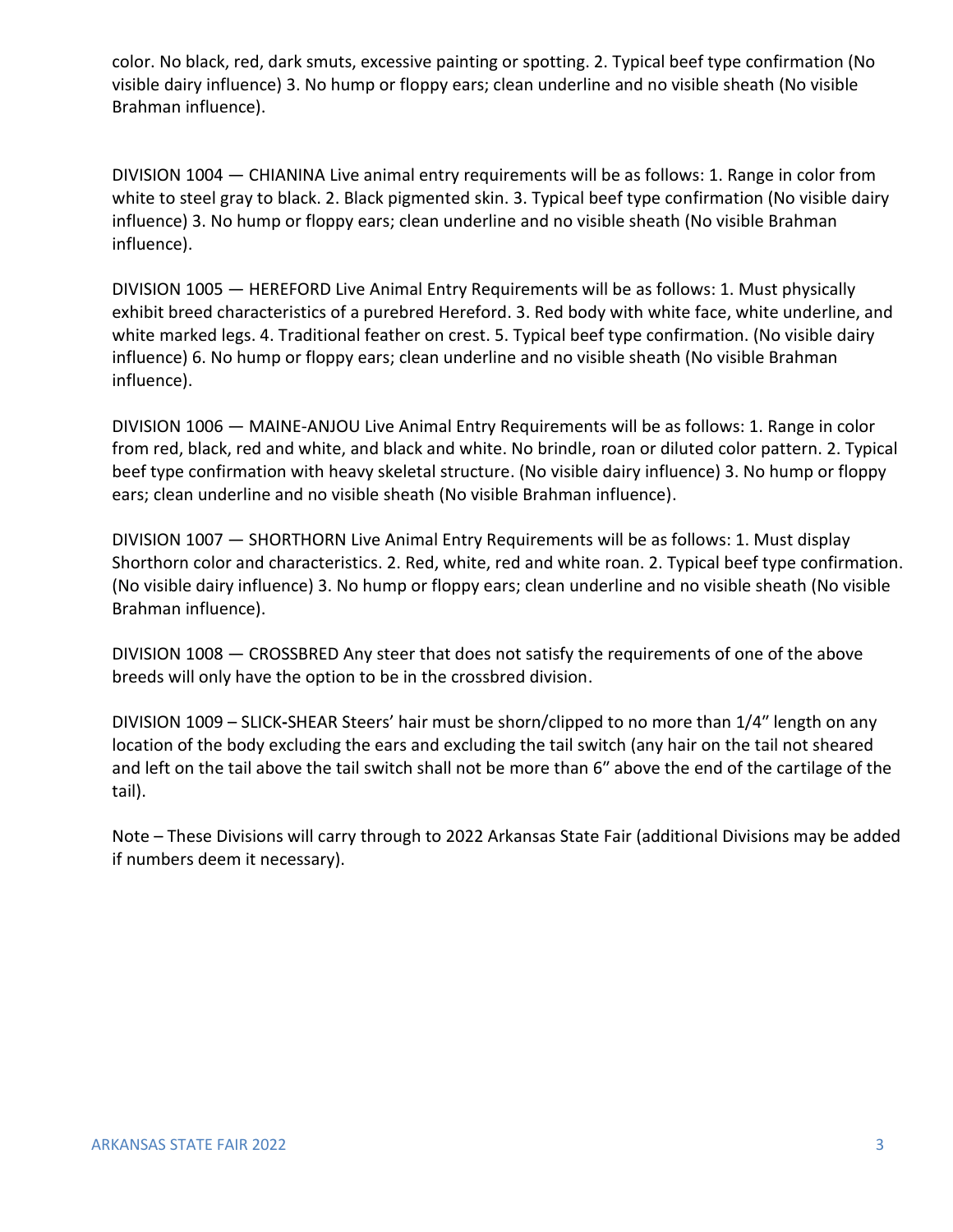#### **Registered Heifers**

DIVISION 2 0 0 1 AOB DIVISION 20 02 Angus DIVISION 20 03 Beefmaster DIVISION 2 004 Brahman DIVISION 2 005 Brangus DIVISION 20 06 Charolais DIVISION 20 07 Chianina DIVISION 20 08 Hereford DIVISION 20 09 Limousin/Lim -Flex DIVISION 2010 Maine -Anjou DIVISION 2011 Mini Hereford DIVISION 2012 Red Angus DIVISION 2013 Santa Gertrudis DIVISION 2014 Shorthorn DIVISION 2015 Simmental

#### **Registered Composite Heifers**

DIVISION 2016 Charolais Plus DIVISION 2017 Chiangus DIVISION 2018 Maine Angus DIVISION 2019 Mainetainer DIVISION 2020 Shorthorn Plus DIVISION 2021 Sim Solution DIVISION 2022 Star Five

#### **Registered Bulls**

DIVISION 3 0 0 1 AOB DIVISION 30 02 Angus DIVISION 30 03 Beefmaster DIVISION 30 04 Brahman DIVISION 30 05 Brangus DIVISION 30 06 Charolais DIVISION 3 007 Chianina DIVISION 30 08 Hereford DIVISION 30 09 Limousin/Lim -Flex DIVISION 3010 Maine -Anjou DIVISION 3011 Mini Hereford DIVISION 3012 Red Angus DIVISION 3013 Santa Gertrudis DIVISION 3014 Shorthorn DIVISION 3015 Simmental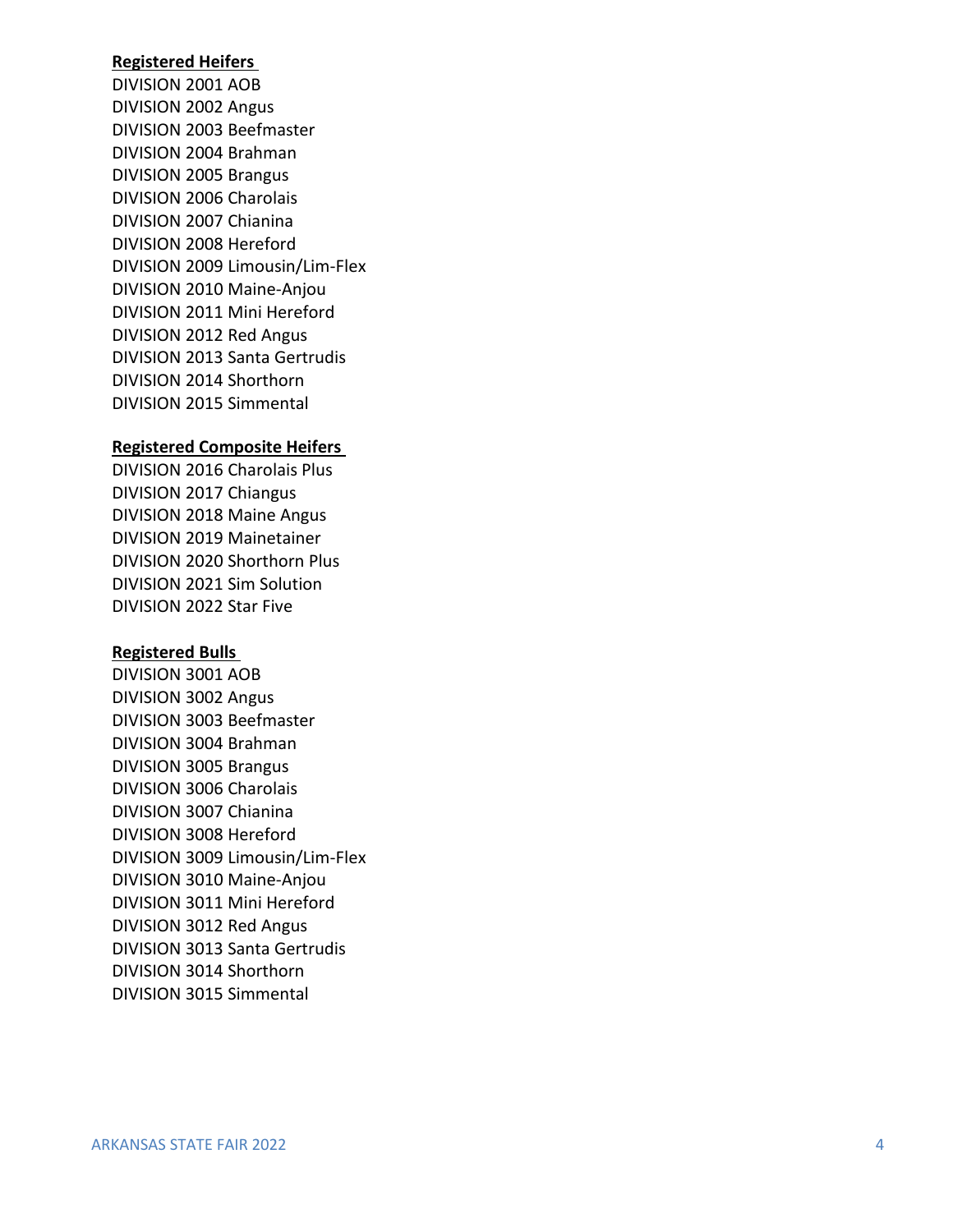#### **Registered Composite Bulls**

DIVISION 3016 Charolais Plus DIVISION 3017 Chiangus DIVISION 3018 Maine Angus DIVISION 3019 Mainetainer DIVISION 3020 Shorthorn Plus DIVISION 3021 Sim Solution DIVISION 3022 Star Five

#### **Commercial Heifers**

DIVISION 4001 American Commercial – Must exhibit characteristics of Brahman, Simbrah, Santa Gertrudis, Beefmaster, & Brangus

DIVISION 4002 English Commercial – Must exhibit characteristics Angus, Hereford, Shorthorn, Red Poll, Red Angus

DIVISION 4003 Exotic Commercial - Must exhibit characteristics Charolais, Gelbvieh, Limousin, Maine-Anjou, Salers, Simmental, Chianina, & Tarentaise

\*Note – These Divisions will carry through to 2022 Arkansas State Fair (additional Divisions may be added if numbers deem it necessary).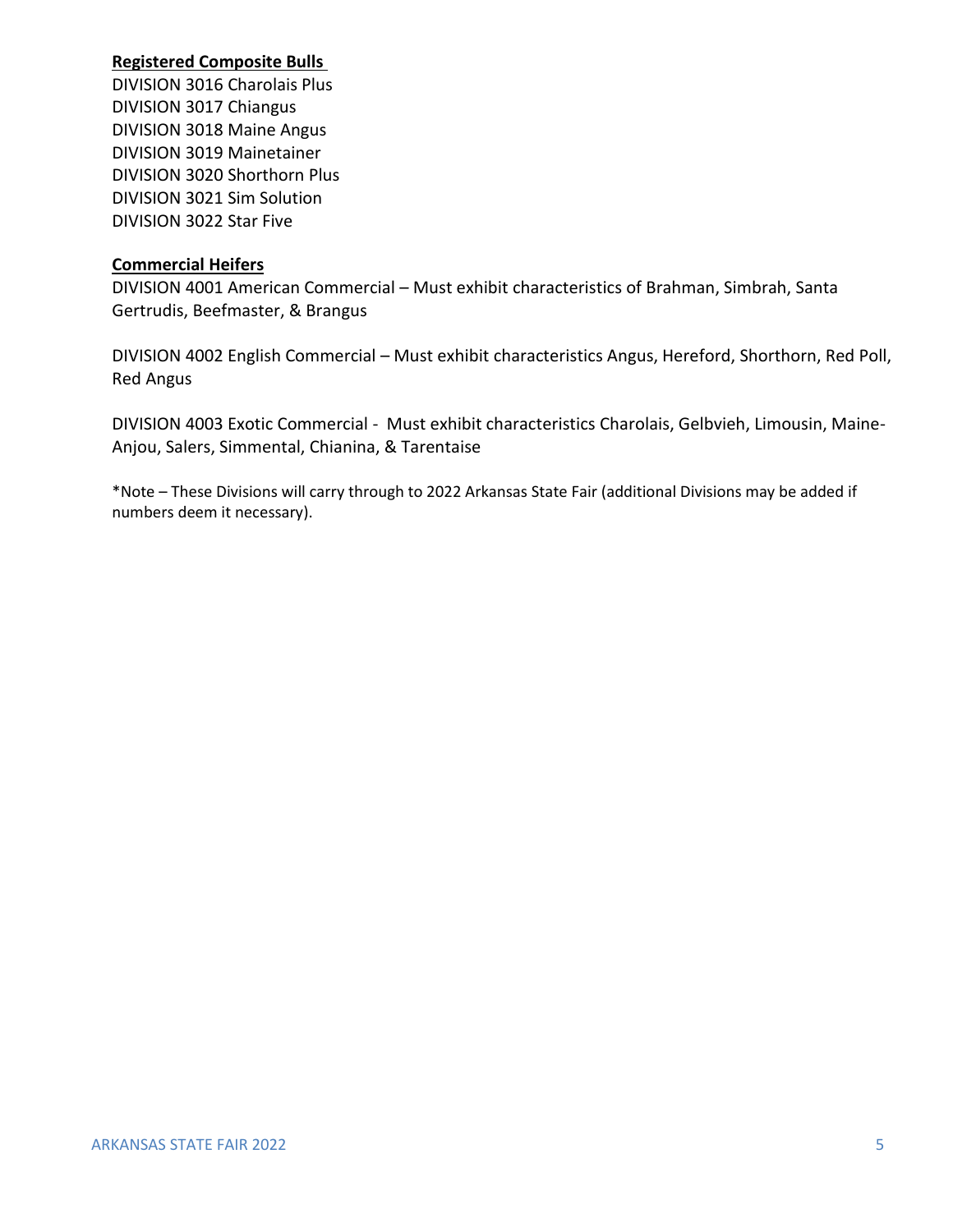| <b>Female Classes</b> |                                                    |               |
|-----------------------|----------------------------------------------------|---------------|
| $\mathbf{1}$          | Heifers calved between Nov 1 and Dec 31, 2021      | Premium       |
| $\overline{2}$        | Heifers calved between Sept 1 and October 31, 2021 | Premium       |
| $\overline{3}$        | Heifers calved between July 1 and Aug 31, 2021     | Premium       |
| $\overline{4}$        | Heifers calved between May 1 and June 30, 2021     | Premium       |
| 5                     | Heifers calved between March 1 and April 30, 2021  | Premium       |
| 6                     | Heifers calved between Jan 1 and Feb 29, 2021      | Premium       |
| $\overline{7}$        | Heifers calved between Nov 1 and Dec 31, 2020      | Premium       |
| 8                     | Heifers calved between Sept 1 and Oct 31, 2020     | Premium       |
| 9                     | Heifers calved between July 1 and Aug 31, 2020     | Premium       |
| 10                    | Heifers calved between May 1 and June 30, 2020     | Premium       |
| 11                    | <b>CHAMPION FEMALE</b>                             | <b>BANNER</b> |
| 12                    | <b>RESERVE CHAMPION FEMALE</b>                     | <b>BANNER</b> |
| <b>Bull Classes</b>   |                                                    |               |
| 13                    | Bulls calved between Nov 1 and Dec 31, 2021        | Premium       |
| 14                    | Bulls calved between Sept 1 and Oct 31, 2021       | Premium       |
| 15                    |                                                    |               |
|                       | Bulls calved between July 1 and Aug 31, 2021       | Premium       |
| 16                    | Bulls calved between May 1 and June 30, 2021       | Premium       |
| 17                    | Bulls calved between March 1 and April 30, 2021    | Premium       |
| 18                    | Bulls calved between Jan 1 and Feb 29, 2021        | Premium       |
| 19                    | Bulls calved between Nov 1 and Dec 31, 2020        | Premium       |
| 20                    | Bulls calved between Sept 1 and Oct 31, 2020       | Premium       |
| 21                    | Bulls calved between July 1 and Aug 31, 2020       | Premium       |
| 22                    | Bulls calved between May 1 and June 30, 2020       | Premium       |
| 23                    | <b>GRAND CHAMPION BULL</b>                         | <b>BANNER</b> |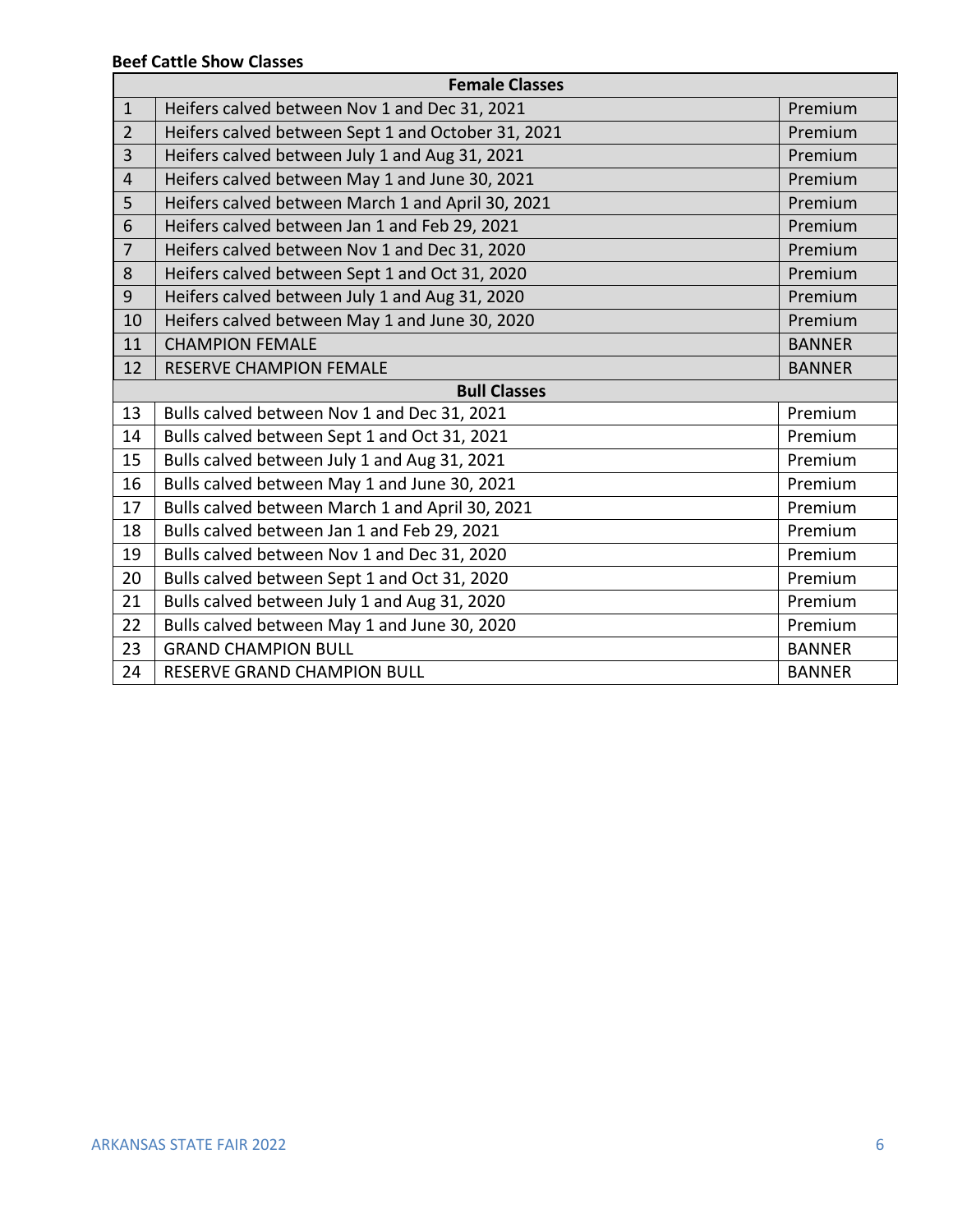#### **Section 4: Boer Goat Show**

The Arkansas State Fair will host a Junior Boer Goat Show and Showmanship. Showmanship will be Saturday, April 30, 2022, at 9 a.m. followed by the Junior Show. The Arkansas Meat Goat Association is sponsoring a Junior & Senior Goat skill-a-thon on Friday, April 29 at 3 p.m. All awards for the junior show, showmanship and skill-a-thon are sponsored by the Arkansas Meat Goat Association.

#### **Boer Goat Show Classes**

|                      | <b>Percentage Does</b>         |               |
|----------------------|--------------------------------|---------------|
| $\mathbf{1}$         | Kids; 0-3 months               | Premium       |
| $\overline{2}$       | Kids; 3-6 months               | Premium       |
| 3                    | Kids; 6-9 months               | Premium       |
| $\overline{4}$       | Kids; 9-12 months              | Premium       |
| 5                    | Junior Champion                | Rosette       |
| 6                    | Reserve Junior Champion        | Rosette       |
| $\overline{7}$       | Yearlings; 12-16 months        | Premium       |
| 8                    | Yearlings; 16-20 months        | Premium       |
| 9                    | Yearlings; 20-24 months        | Premium       |
| 10                   | <b>Yearling Champion</b>       | Rosette       |
| 11                   | Reserve Yearling Champion      | Rosette       |
| 12                   | Does; 24-36 months             | Premium       |
| 13                   | Does; 36 months and over       | Premium       |
| 14                   | Senior Champion                | Rosette       |
| 15                   | <b>Reserve Senior Champion</b> | Rosette       |
| 16                   | <b>GRAND CHAMPION DOE</b>      | <b>Banner</b> |
| 17                   | RESERVE GRAND CHAMPION DOE     | Banner        |
| <b>Purebred Does</b> |                                |               |
|                      |                                |               |
| 18                   | Kids; 0-3 months               | Premium       |
| 19                   | Kids; 3-6 months               | Premium       |
| 20                   | Kids; 6-9 months               | Premium       |
| 21                   | Kids; 9-12 months              | Premium       |
| 22                   | Junior Champion                | Rosette       |
| 23                   | Reserve Junior Champion        | Rosette       |
| 24                   | Yearlings; 12-16 months        | Premium       |
| 25                   | Yearlings; 16-20 months        | Premium       |
| 26                   | Yearlings; 20-24 months        | Premium       |
| 27                   | <b>Yearling Champion</b>       | Rosette       |
| 28                   | Reserve Yearling Champion      | Rosette       |
| 29                   | Does; 24-36 months             | Premium       |
| 30                   | Does; 36 months and over       | Premium       |
| 31                   | Senior Champion                | Rosette       |
| 32                   | Reserve Senior Champion        | Rosette       |
| 33                   | <b>GRAND CHAMPION DOE</b>      | Banner        |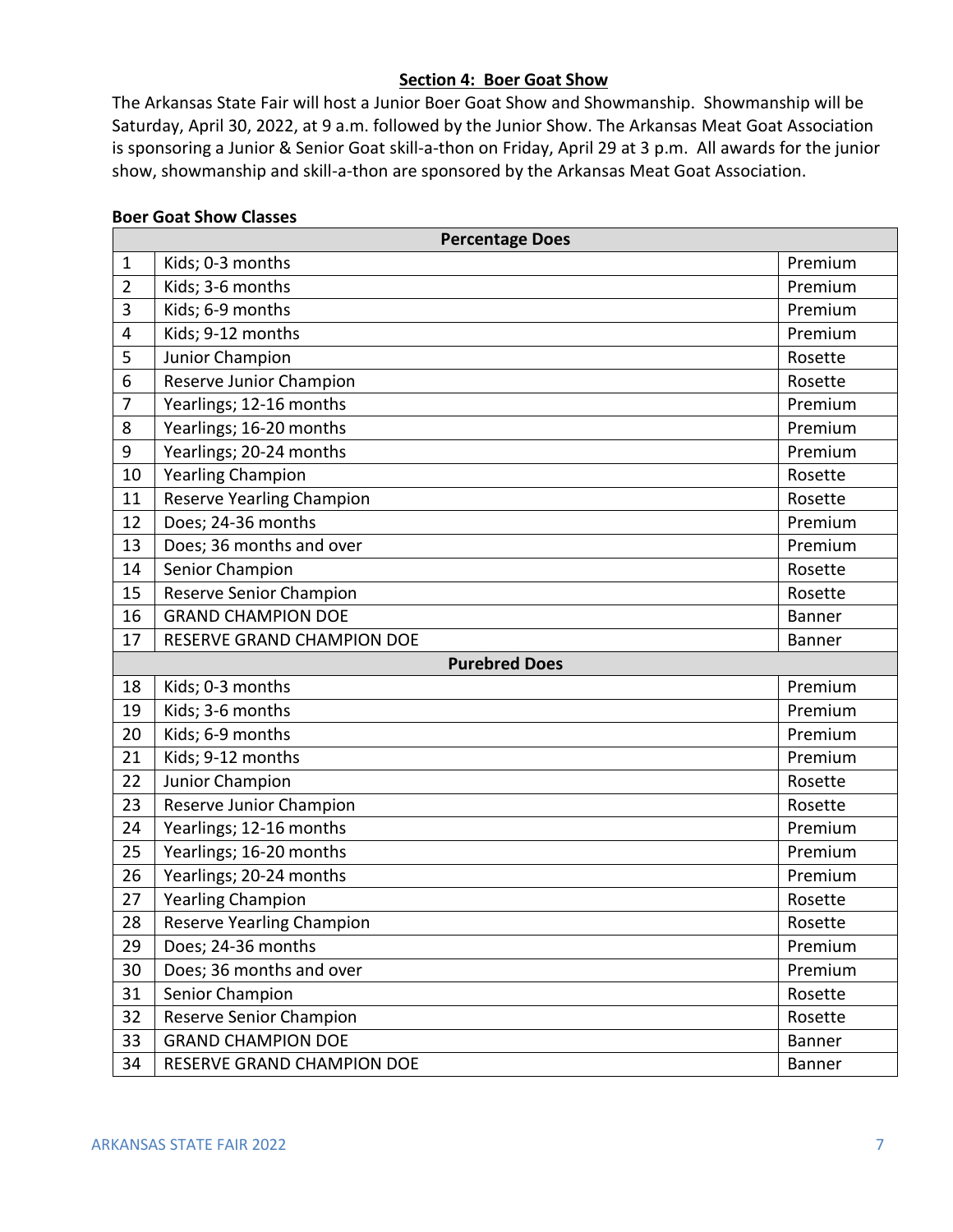| <b>Purebred Bucks</b> |                                    |               |
|-----------------------|------------------------------------|---------------|
| 35                    | Kids; 0-3 months                   | Premium       |
| 36                    | Kids; 3-6 months                   | Premium       |
| 37                    | Kids; 6-9 months                   | Premium       |
| 38                    | Kids; 9-12 months                  | Premium       |
| 39                    | Junior Champion                    | Rosette       |
| 40                    | Reserve Junior Champion            | Rosette       |
| 41                    | Yearlings; 12-16 months            | Premium       |
| 42                    | Yearlings; 16-20 months            | Premium       |
| 43                    | Yearlings; 20-24 months            | Premium       |
| 44                    | <b>Yearling Champion</b>           | Rosette       |
| 45                    | <b>Reserve Yearling Champion</b>   | Rosette       |
| 46                    | Bucks; 24-36 months                | Premium       |
| 47                    | Bucks; 36 months and over          | Premium       |
| 48                    | Senior Champion                    | Rosette       |
| 49                    | <b>Reserve Senior Champion</b>     | Rosette       |
| 50                    | <b>GRAND CHAMPION BUCK</b>         | <b>Banner</b> |
| 51                    | <b>RESERVE GRAND CHAMPION BUCK</b> | <b>Banner</b> |

## **Section 5: Dairy Goat Show**

The Arkansas State Fair will host a ADGA youth dairy goat show on Friday, April 29. ALL ADGA Rules shall govern in his show. This show is open to in-state and out of state youth that meet the eligibility guidelines. All out of state exhibitors must present a 30 day CVI upon arrival of the show.

All breeds recognized in the handbook for the current year fair will have a breed show at the State Fair Spring Show regardless of number of entries.

| <b>Junior Dairy Goats</b> |                                                                        |               |
|---------------------------|------------------------------------------------------------------------|---------------|
| $\mathbf{1}$              | Does under 2 years                                                     | Premium       |
| $\overline{2}$            | Does 2 years old                                                       | Premium       |
| 3                         | Does 3 years old                                                       | Premium       |
| $\overline{4}$            | Does 4 years old                                                       | Premium       |
| 5                         | Does 5 years & Older                                                   | Premium       |
| 6                         | Senior Grand Champion                                                  | <b>Banner</b> |
| $\overline{7}$            | Reserve Senior Grand Champion                                          | <b>Banner</b> |
| 8                         | Junior Kid born after March 15, 2022                                   | Premium       |
| 9                         | Intermediate Kid born between Jan 28, 2022 & March 14, 2022            | Premium       |
| 10                        | Senior Kid born between October 28, 2021 and Jan 27, 2022              | Premium       |
| 11                        | Junior Yearling born between April 29, 2021 and October 27, 2021       | Premium       |
| 12                        | Intermediate Yearling born between October 28, 2020 and April 28, 2021 | Premium       |
| 13                        | Senior Yearling born between April 28, 2020 and October 27, 2021       | Premium       |
| 14                        | <b>Junior Grand Champion</b>                                           | <b>Banner</b> |
| 15                        | Junior Reserve Grand Champion                                          | <b>Banner</b> |
| 16                        | <b>BEST OF BREED</b>                                                   | <b>Banner</b> |
| 17                        | <b>RESERVE BEST OF BREED</b>                                           | <b>Banner</b> |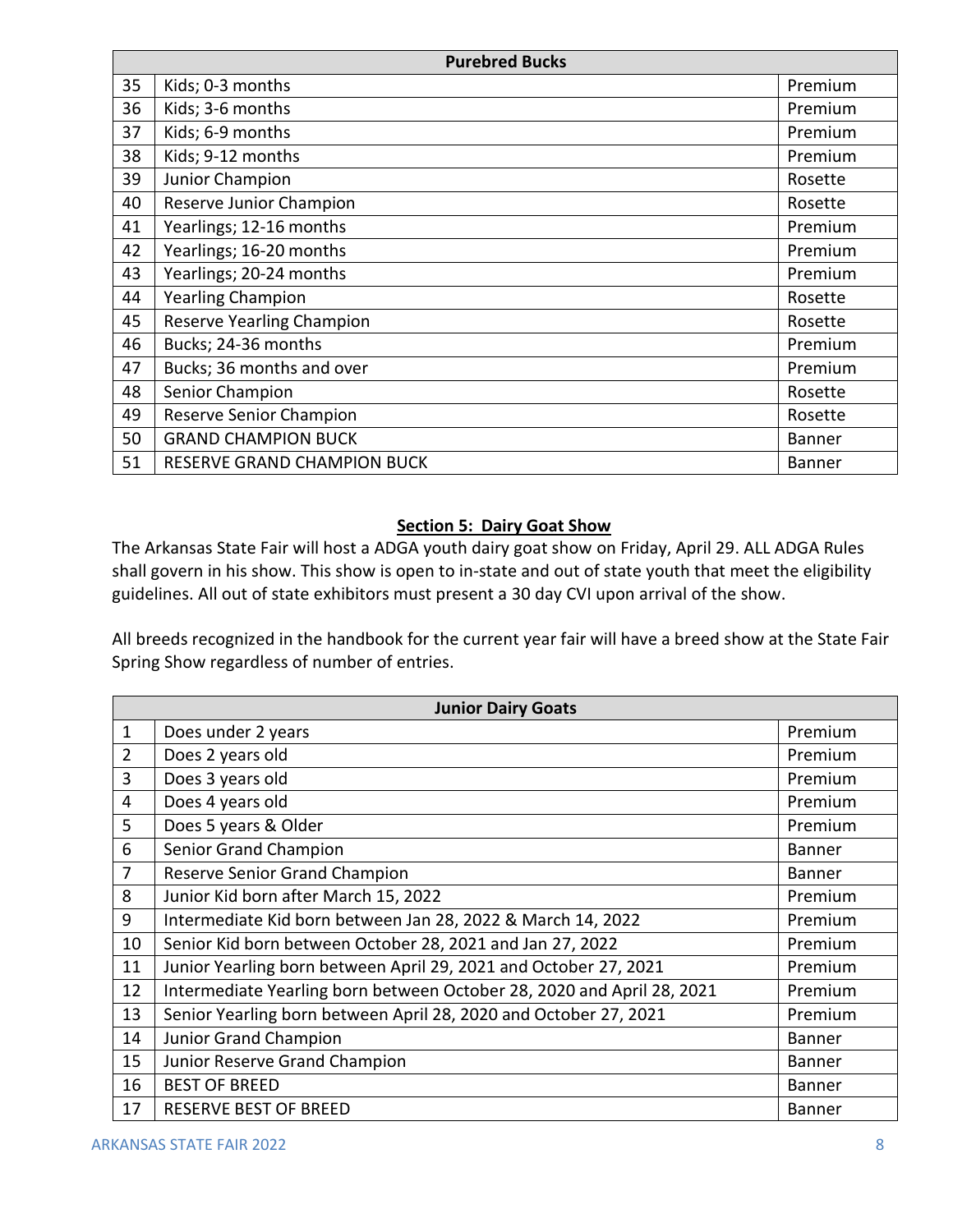## **Section 7: Rabbit Show**

The Arkansas State Fair will host two Youth rabbit shows on Saturday, April 30. Youth show 1 will be awarded ARBA points. Youth Show 2 (ASF Show) will be a premium show. Premiums will be paid based on percentages.

All breeds recognized in the handbook for the current year fair will have a breed show at the State Fair Spring Show regardless of number of entries.

| <b>Rabbits</b> |                                                                 |               |
|----------------|-----------------------------------------------------------------|---------------|
| 1              | Jr Doe (does 3-6 months of age)                                 | Premium       |
| 2              | Intermediate Doe (does 6-8 months of age - commercial breeds)   | Premium       |
| 3              | Sr Doe (does 6 months or older)                                 | Premium       |
| 4              | Jr Buck (bucks 3-6 months of age)                               | Premium       |
| 5              | Intermediate Buck (bucks 6-8 months of age - commercial breeds) | Premium       |
| 6              | Sr Buck (bucks 6 months or older)                               | Premium       |
| 7              | Best of Breed                                                   | Rosette       |
| 8              | <b>Best Opposite Sex</b>                                        | Rosette       |
| 9              | <b>BEST IN SHOW</b>                                             | <b>Banner</b> |

## **Section 8: Poultry Show**

## **THERE WILL NOT BE A 2022 SPRING POULTRY SHOW DUE TO THE EMERGENCY RULE IN PLACE REGARDING AVIAN INFLUENZA.**

## **Section 9: Arkansas State Fair Complex Use**

**Arrival/Release of Livestock:** Refer to Livestock Show Schedule for arrival and release times of animals. Non-compliance with show schedule may result in forfeiture of premiums earned.

**Truck & Trailer Regulations:** Instructions and directions of Arkansas State Fair Security, in regard to traffic and parking, must be followed at all times while on the fairgrounds.

- All trucks with livestock will enter through Gate 11 at Schiller Street.
- All trucks and trailers must be moved to the designated areas after unloading.

**Stall Assignments:** Stall assignments will be made by the Arkansas State Fair Livestock Department. Exhibitors are required to comply with stalling assignments.

**Care & Custody:** Each exhibitor is responsible for the care, showing and selling of his or her own animals until released from the fairgrounds.

- If livestock are not properly cared for, labor, feed requirements, and other necessary items will be supplied, with all costs thereof charged to the exhibitor and all premiums or sale money earned by said exhibitor will be withheld.
- All owners of property or livestock, or other persons having same in charge, shall care for, guard, protect, and preserve same so as not to cause injury or damage to any member of the general public, any other exhibitor, or any Arkansas State Fair show management.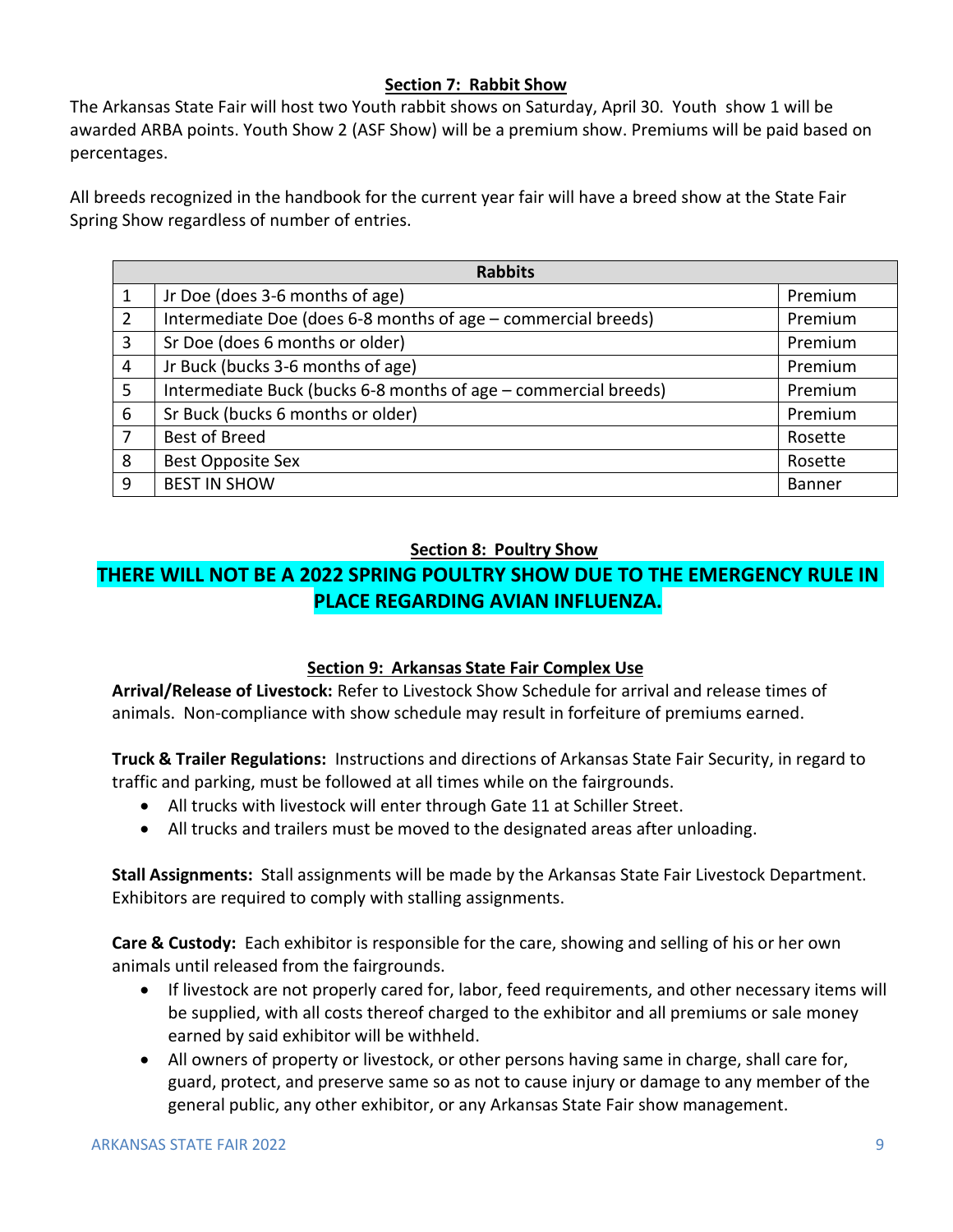- As the Arkansas State Fair does not undertake to do so, it shall not be held responsible for any loss or damage to said property or the owners, handlers, or trainers thereof.
- The Arkansas State Fair, its insurance carriers, and the state of Arkansas are not liable or responsible for and expressly disclaim any liability or responsibility for the acts, failure to act, misconduct, or negligence of any third party relative thereto.
- The official Arkansas State Fair veterinarian may be requested by exhibitors at any point during the fair. Exhibitors should contact show management in the Livestock Show Office for any requests. Exhibitor will be responsible for all charges associated with the request.

**Smoking is Prohibited** in all barns by order of the Little Rock Fire Marshall.

**Feed & Bedding:** Exhibitors are responsible for their own feed and bedding.

- Bedding (straw or bagged shavings) will be available for purchase from the Livestock Sales Office.
- Any unauthorized sale or delivery of any feed, hay, or bedding materials is strictly prohibited.
- Only bagged or baled shavings or wood chips, baled straw will be permitted on the grounds.

**Dogs are Prohibited** on fairgrounds; particularly in livestock exhibition areas except for service animals required by law. Questions should be addressed to Arkansas State Fair Security.

**Liability:** All livestock exhibitors, livestock handlers, livestock trainers, etc. and their livestock will be under the control, supervision, and direction of Arkansas State Fair Show Management, but it is agreed as a condition of exhibiting, handling, or training all livestock that the Arkansas State Fair will in no event and under no circumstances be responsible or liable for any loss, injury, or damage that may occur to livestock exhibitors, livestock handlers, livestock trainers, their livestock, and/or the general public. Each exhibitor, handler, or trainer will be solely responsible for any consequential or other loss, injury or damage done to, or occasioned by, or arising from, any animal or article exhibited by him or her or representing parties of him or her and for its description as given in the general information, rules and regulations. He or she shall indemnify and hold harmless the Arkansas State Fair, its members, agents, servants, employees, officers, directors, and board of governors from and against all loss, claims, judgments, damages, actions, or causes of action or other proceedings of and brought by third parties including without limitation any member of the general public in regard to and arising from the exhibition or sale of any animals or their transportation to or from the Arkansas State Fair fairgrounds, or other matters or events related thereto, including damage or injury occurring or manifesting itself at any time to any other such person or his or her property, caused directly or indirectly by the exhibitor, his or her agents, his or her independent contractors, or any of the animals exhibited by him or her, arising out of or in any way connected with such exhibition, transportation, or sale of the activities or conduct of any of the animals so exhibited.

**Official Photographer:** An official livestock photographer will be present on the grounds during the show.

- An official backdrop will be provided for use by the official photographer.
- Exhibitors are allowed to use backdrop for personal photos when backdrop is not in use by official photographer.
- The Arkansas State Fair Show Management reserves the right to use any photograph for publicity or advertising purposes without the permission or consent of the owner of the livestock.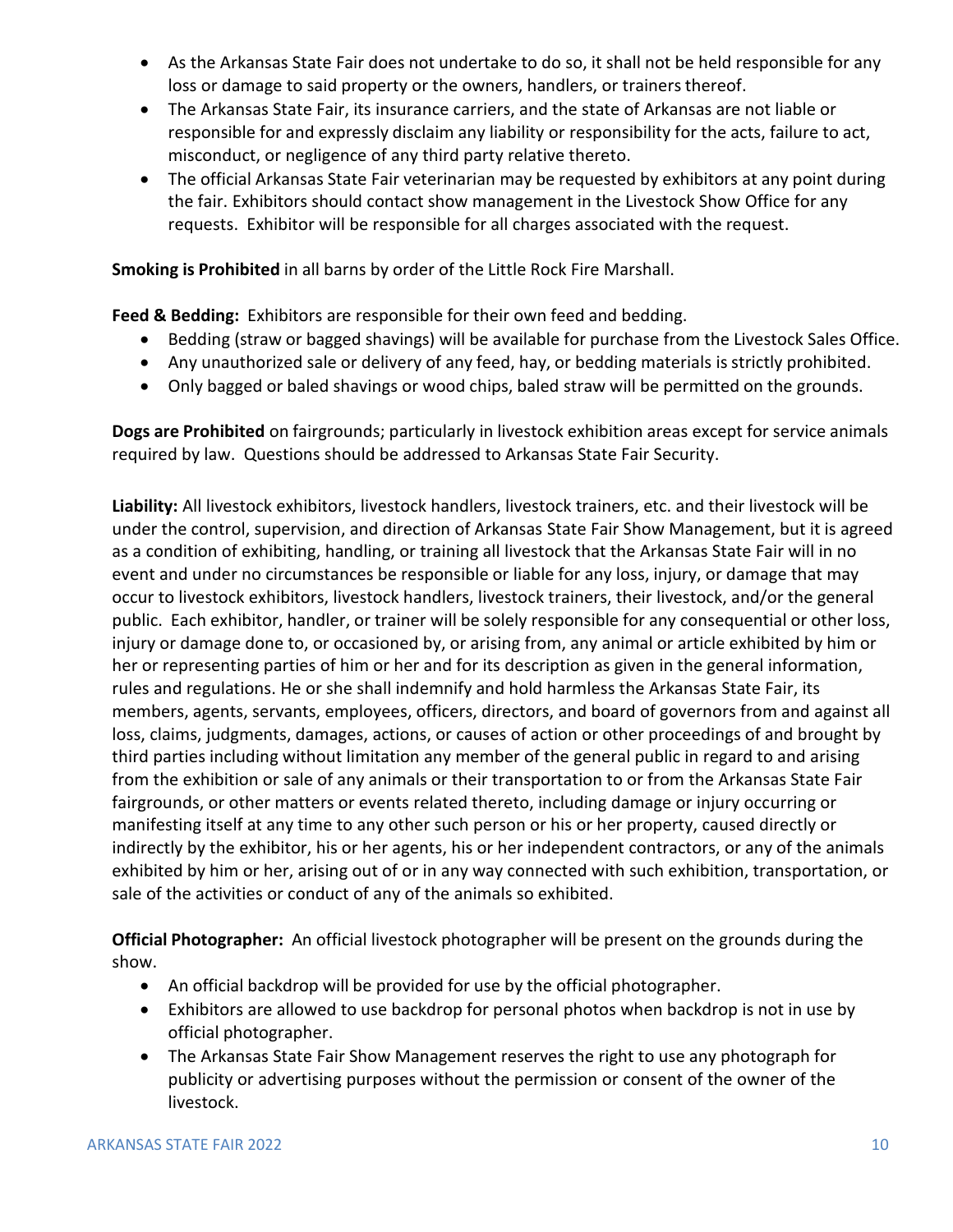**Signs:** Livestock exhibitors are permitted to display a sign over each exhibit advertising their own herd.

- Show Management reserves the right to remove any signs deemed inappropriate.
- No commercial or advertising signs will be permitted.
- No signs may be nailed/screwed to walls or fences.

**Fire Marshall Regulations:** The following rules apply to all livestock barns:

- All streets must be cleared on move-in days. Any unattended vehicle can be towed without notice at the owner's expense.
- The following items are prohibited in all barns:
	- o Tents inside barns, tarps or covered stalls
	- o Hot plates, microwaves, slow cookers, televisions, refrigerators
	- o Butt fans
	- o Generators (inside barns or breezeways)
- The following rules apply to power cords:
	- o There will be only one GFCI outlet per grooming area. Any grooming with electricity must be done in grooming areas or inside barns.
	- o No power cords can be run from inside the barn to the outside of a barn or across walkways.
	- $\circ$  In cases of wet conditions exhibitors may not be allowed to use grooming areas or power cords. Show Management will notify exhibitors if this action needs to be taken.
	- o Only one power cord allowed per electric outlet. No quad or duplex boxes will be allowed on the end of a power cord, and only one dryer, fan, radio, etc. per power outlet.
	- o All cords must be a heavy-duty commercial cord with a ground. Cords must also be of proper length (do not run 100 ft of cord if 10 ft from outlet).
	- o No ragged, taped, or altered cords will be allowed.
	- $\circ$  All electrical boxes will remain locked and accessible ONLY to Arkansas State Fair electrical/maintenance department staff.
	- $\circ$  The Arkansas State Fair reserves the right to inspect any equipment, cords, electrical connections, etc. at any time. Failure to cooperate with the instructions of state fair personnel will result in immediate disqualification from competition at any Arkansas Livestock Show Association event for a minimum of one year and premiums from the current Arkansas State Fair will be forfeited.

**Animal Death:** In the event an animal expires on the fairgrounds, the owner or exhibitor of the animal must immediately report the death to the Arkansas State Fair Livestock Office and arrangements will be made for disposal. ASF – Livestock office Barn 3 (501) 372-4628

- DO NOT remove the animal from the exhibit area before notifying and receiving direction from the show management.
- Exhibitors are responsible for any costs related to the disposal of the animal.

## **Section 10: Show Rules**

**Decision of Judges:** Judges are selected by the Arkansas State Fair Show Management, and in every case the judge is selected with the utmost care, and as far as possible, will be of national reputation. The decisions of the judges are final in all cases, except where mistake, fraud, misrepresentation or collusion, not discovered at the time of the award, is proven. In such cases, the show management will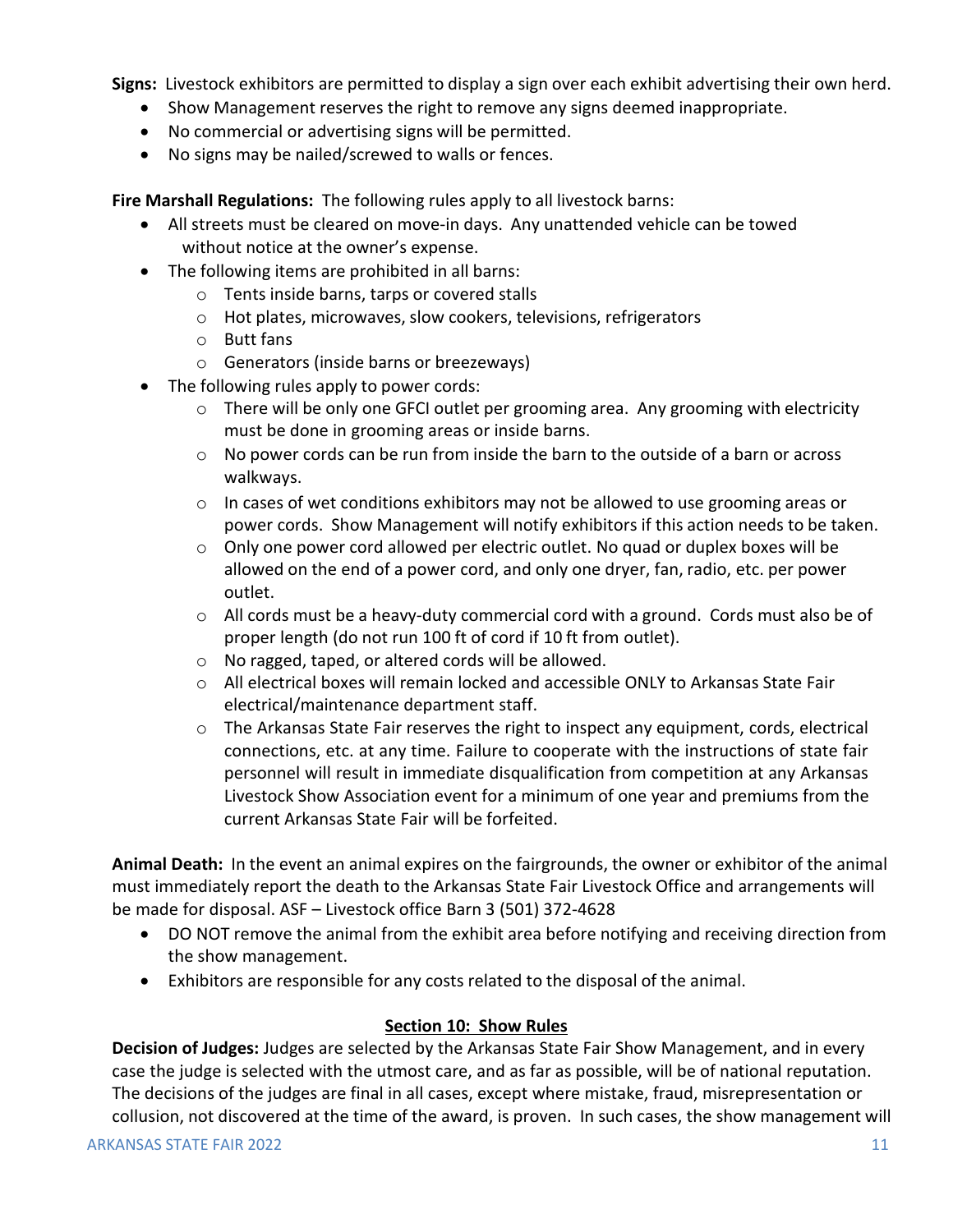make the final decision.

**Interference with Judges:** If an exhibitor in any way, whether in person or by agent, or servant, interferes with the judges during their adjudication, or shows any disrespect to them, the Arkansas State Fair or the Arkansas Livestock Show Association event in which he or she is participating, the Arkansas State Fair show management may exclude him or her from competition and from the ring and may also withhold from such exhibitors any premiums that may have been awarded.

**Control of Animals:** All open and junior exhibitors must have complete control of their animals in the show ring at all times. If an animal gets loose from an exhibitor at least three times, that animal will be excused from the ring and disqualified. All breeding cattle and steers for exhibition must be shown with halters and be sufficiently gentle to be properly handled by one attendant on foot. All bulls, 6 months or older, must be shown with nose ring or nose clip and lead.

**Time of Judging:** The Livestock Schedule, as published in the Livestock Exhibitor Handbook, will be followed as closely as possible. Exhibitors should ascertain as to what time their exhibits would be

judged. Any exhibit not presented promptly on schedule will be ruled out and barred from competition in the class called. No complaint or protest on the ground that the judge overlooked exhibits will be considered. Paging for shows is provided as a courtesy by the Arkansas State Fair, but it is the responsibility of the exhibitor to maintain the required schedule.

**Disqualified Animals:** Should any animal awarded a prize be disqualified, the animals gaining the lower prizes should graduate up into the higher positions next in order above them. If a Champion or Reserve Champion is disqualified after the show, a Reserve Champion will not be named.

**Showing for Adjudication:** All exhibitors must bring in to the arena for adjudication any animal or animals properly entered in any show class as eligible for competition. No animal will be awarded a prize unless removed from its stall or pen and properly exhibited before the judge in the show ring.

**Protests:** All protests must be in writing and accompanied by a deposit of \$250.00, cash or certified check, which will be forfeited if protest is not sustained. Such protest must state plainly the cause of the complaint or appeal and must be delivered to the Livestock Office to show management within two hours after the occasion for such protest. Any protest as to the eligibility on account of age of breeding of animals must be filed with the show management prior to the day on which they are to be judged. In this case, the decision of the Breed Association of Record for the animal(s) in question will stand in accordance with the conclusion of the show management. Protests must be submitted either prior to judging or immediately after the conclusion of class judging. Judging procedures will NOT be interrupted for protest investigation; and depending on the basis of the protest, a decision may be withheld until a thorough investigation is completed. In addition to the right to protest herein granted to exhibitor, the Arkansas State Fair reserves the right to take cognizance of fraud consummated or attempted in connection with an exhibit, and take such action as may be deemed just and proper, and as may be warranted in these premises. No protest or appeal based upon the statement that the judge or judges are incompetent will be considered by the show management. All questions in dispute or difference not covered by these rules will be referred to the show management, whose decision shall be final. The decision of Classifiers, Weigh Masters, Judges, and Veterinarians shall NOT be subject to protest or appeal.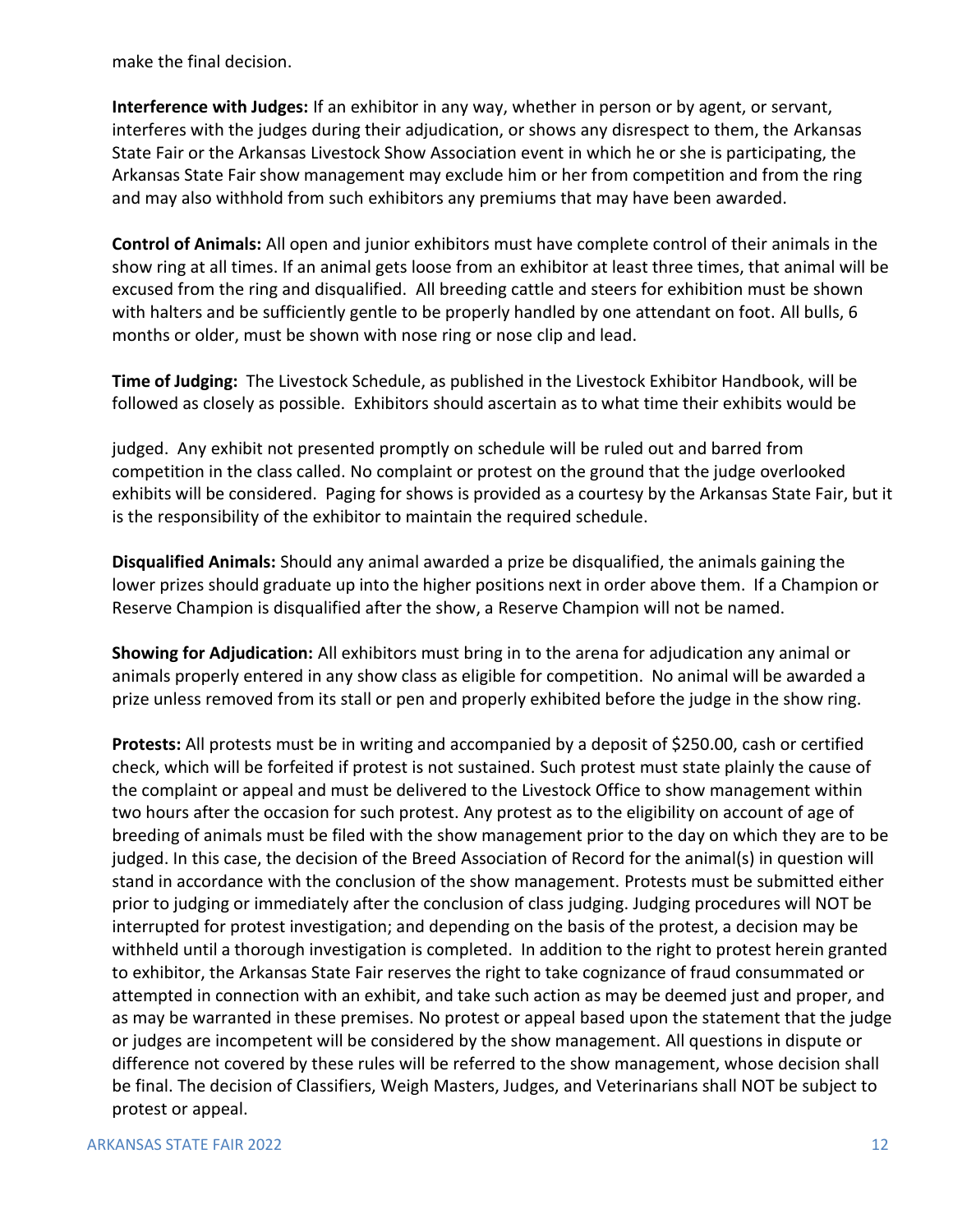**Interpretations and Violations of Rules:** The Arkansas State Fair reserves to its show management the final and absolute right to interpret these rules and arbitrarily settle and determine all matters, questions, and differences in regard thereto, or otherwise arising out of or connected with, or incident to the Arkansas State Fair; and the right to amend, interpret, or add to these rules as its judgment may determine. An exhibitor who violates any of the rules will be subject to such penalty as the Livestock Department show management deems necessary.

**Attesting of Awards:** The judges, superintendent, and a clerk must sign the award book with awards entered after each show. The judge and superintendent should use special care to see that each award is properly entered in the award book.

**Discourtesy/Disobedience:** Any act of discourtesy or disobedience to Arkansas State Fair officials on the part of the exhibitor, parents, or sponsors will disqualify exhibitor from the contest, and the owner shall forfeit their entrance and other fees. Any exhibitor, parent or sponsor who shall attempt to interfere with judges in the performance of their duties, or who shall make any false statement in regard to any animal exhibited or shall interfere with clerks' and judges' books shall be excluded from the competition and may be subject to other disciplinary actions.

**Delinquent Acts:** If an exhibitor is caught having any involvement in any delinquent act or being involved with a disqualified entry, they may be removed from the grounds, forfeiting any further competition, awards, premiums, sale slots, and/or proceeds. Fees will not be reimbursed and the exhibitor may be banned from future competition at the Arkansas State Fair or any Arkansas LivestockShow Association event. Delinquent Acts include but are not limited to vandalism, use of alcohol or drugs, and aggressive or violent behavior.

**Prohibited Acts:** The following actions are prohibited at the Arkansas State Fair.

- The injection, use, or administration of any drug to the animal that is prohibited by Federal, State, or Local Law or any drug that is used in a manner prohibited by Federal, State, or Local Law.
- The injection or internal or external administration of any product or material, whether gas, solid, or liquid to an animal for the purpose of deception, including concealing, enhancing, or transforming the true conformation, configuration, color, breed, condition, or age or by making the animal appear more sound than would otherwise appear.
- Being found in possession of stomach pumping equipment. Treatment of severely sick or dehydrated animals must be pre-approved by show management and administered by an Arkansas State Fair approved veterinarian.
- The administration, use or application of any drug or feed additive affecting the central nervous system.
- The administration of diuretics for cosmetic purposes, tissue manipulation, removal, surgical attachment, or otherwise change, conceal, enhance, or transform the true conformation or configuration of the animal. Attached to the hide foreign objects including hair or hair substitutes, cloth or fiber for the purpose of deception.
- Any physical or physiological attempt to alter the natural musculature or weight by use of injections or ingested material not conducive to the continued health or marketability of livestock for deception.
- Violations of the Wholesome Meat Act.

## ARKANSAS STATE FAIR 2022 **13 ARKANSAS STATE FAIR 2022** 13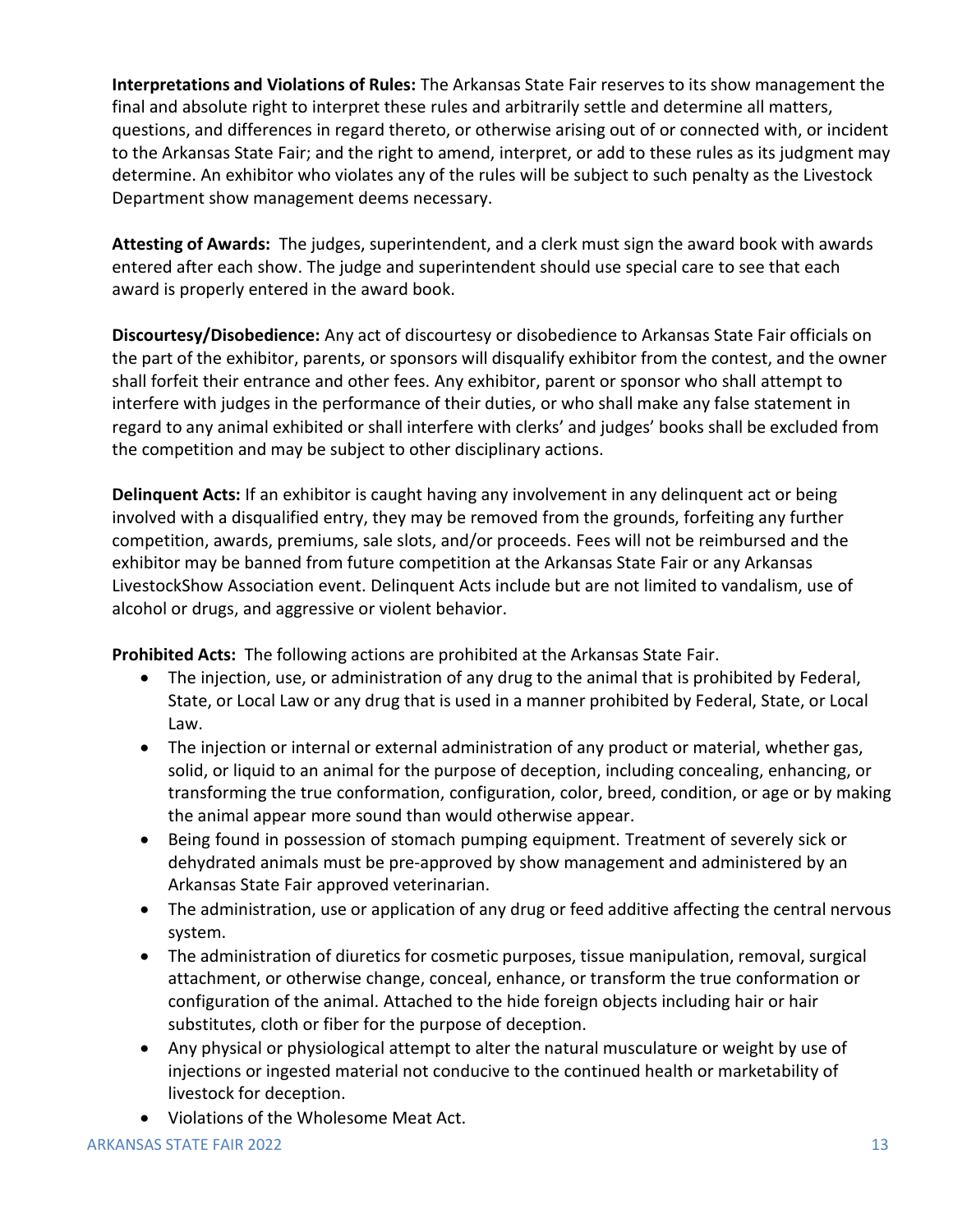- Violations of the International Association of Fairs & Expositions National Code of Show Ring Ethics.
- Violations of the Arkansas State Fair ownership requirements or care and custody rules listed in this premium book. This includes the manipulation of documents or providing false statements as to affect ownership of an animal and its eligibility to be exhibited at the Arkansas State Fair.
- Added hair or other material, natural or man-made (excluding false switches).
- Altering of hooves using unnatural products.

**Exhibitor Responsibility:** It is the sole responsibility of the exhibitor to follow all rules contained herein. Extent of knowledge on the part of an exhibitor with regard to the animal being subject to any prohibited act is not relevant to any issue, and it shall not be a defense that a person or persons unknown subjected the animal to any prohibited act.

**Penalties:** Any exhibitor who violates any of the rules contained herein, or whose animal has been found to be in violation of the rules is subject to such penalties as the management may order, including but not limited to:

- Such animal being barred from competition at the Arkansas State Fair or any Arkansas Livestock Show Association event.
- The exhibitor being barred from entering/or participating at the Arkansas State Fair or any Arkansas Livestock Show Association event.
- The exhibitor; the exhibitor's family; representative or agents of the exhibitor; or all of them being barred from any further participation in the Arkansas State Fair.
- Violator's name and address being reported to the North American Livestock Show and Rodeo Managers' Association Rule Infraction Database. Being reported in this database may result in disqualification from any national livestock show. If an exhibitor is listed in this database, they may not be allowed to participate in any event held at the Arkansas State Fair or any Arkansas Livestock Show Association event.
- Awards and premiums being withheld. In the event any awards or premiums have been given by the Arkansas State Fair to animal in violation of these rules, the exhibitor will, upon demand by the Arkansas State Fair, immediately return all award and premiums given to such animal.
- All money earned at the Arkansas State Fair Junior Livestock Sale being withheld.
- Exhibitor being liable to the Arkansas State Fair and shall indemnify and hold the Arkansas State Fair harmless from all damages, including but not limited to all expenses and costs for blood, tissue, urine, hide and/or carcass sampling and testing, State Fair management labor and expenses, consultant legal and court costs incurred as a result of violations of Arkansas State Fair rules and regulations.

**Right of Decision Review:** If an exhibitor is subject to any penalty or violation under these rules, the exhibitor has the right to have the decision reviewed by the Arkansas State Fair. Exhibitors must contact the Livestock Office to obtain the procedure for review. The basis for review must be submitted within seven days of being notified by the show management of the decision made.

**Specific Rules** may apply for individual shows and will be listed in the Livestock Handbook in appropriate locations.